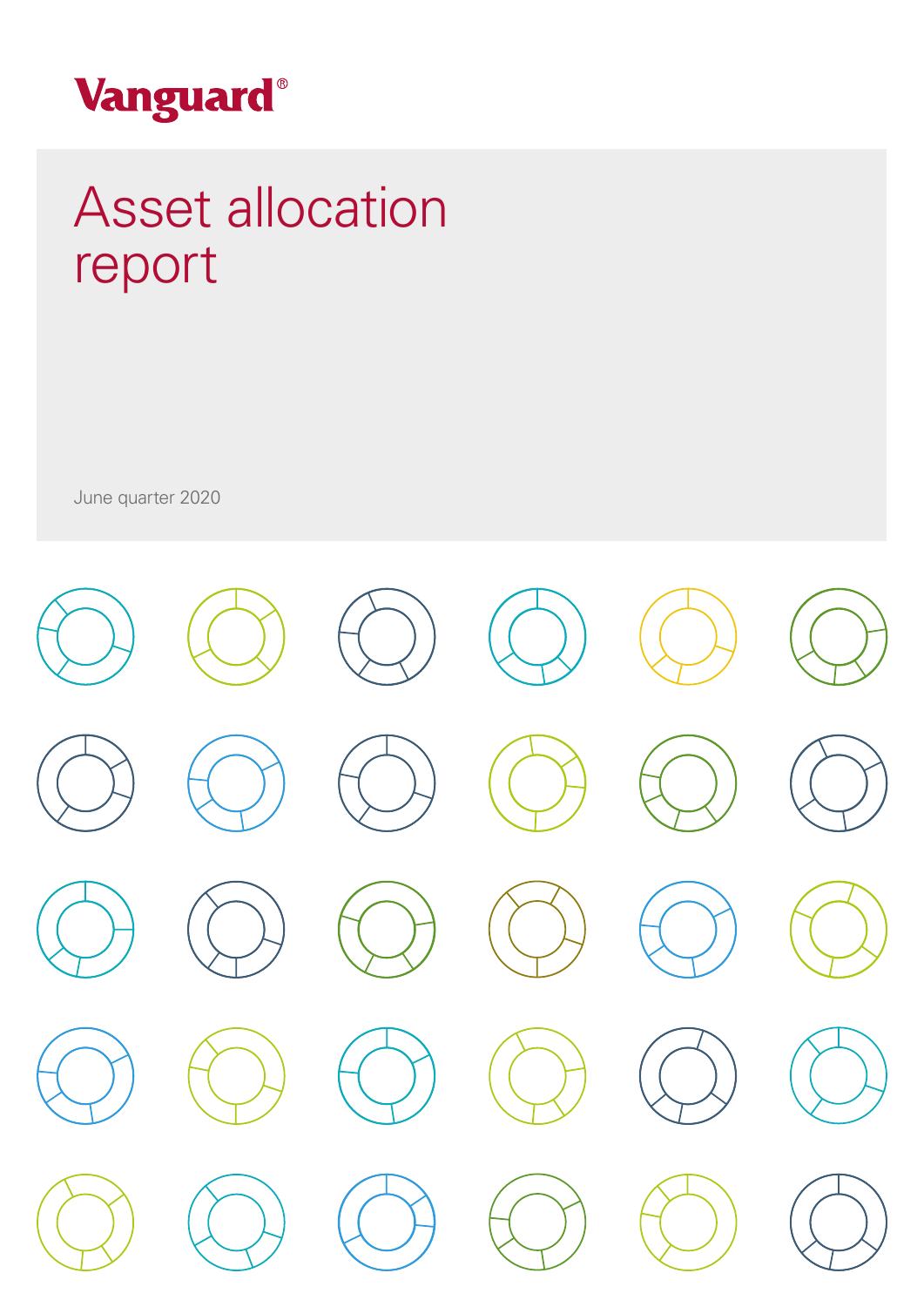## **Contents**

| Investing in a recession                | 1  |
|-----------------------------------------|----|
| Quarter in review                       | 3  |
| Economic outlook                        | 5  |
| Market outlook                          | 7  |
| Long-term market outlook                | 9  |
| Asset allocation                        | 11 |
| A challenging time for emerging markets | 14 |
|                                         |    |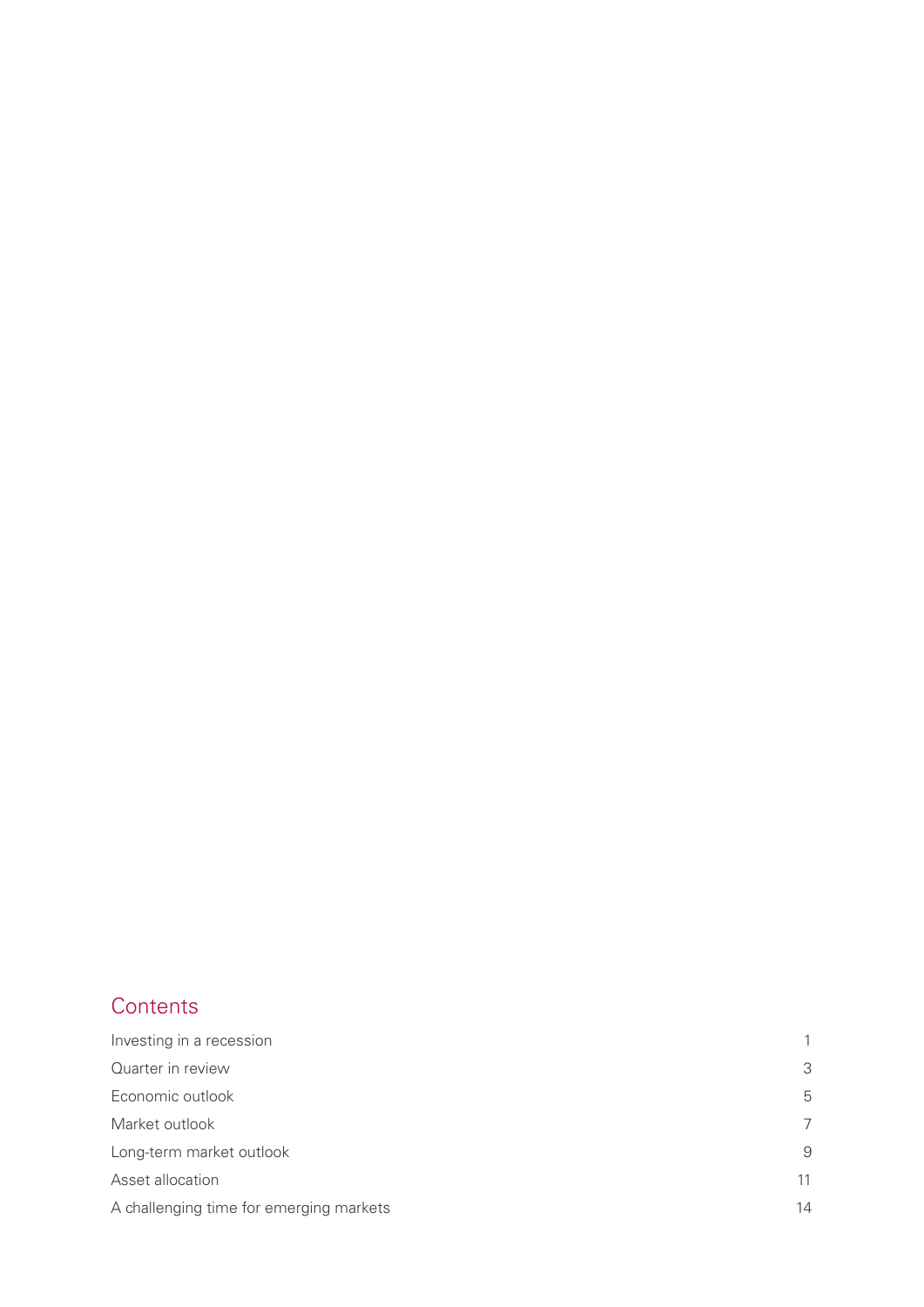## <span id="page-2-0"></span>Investing in a recession



Robin Bowerman Head of Corporate Affairs, Vanguard Investments Australia

As the Australian sharemarket and super funds inch towards neutral to positive territory after a rugged quarter, investors should think about whether strategies that got them through the past three decades still hold true particularly as the new financial year begins.

It's official: if we're not in a recession today, we will be by the time the next GDP figures roll in. For some, this almost inevitable recession will be the first in their lifetime, given the 29 consecutive years of growth in Australia.

As the technical definition of a recession is two consecutive quarters of negative economic growth, the 0.3 per cent decline in the three months to March did not quite get us there.

But with full impact of the COVID-19 lockdown being felt in the June quarter, it seems inevitable that this technical definition will be met.

Regardless, it feels like the recession is already here.

Recessions are characterised by a reduction in business activity and workers facing reduced hours or the loss of their jobs.

This causes households to rein in spending to cope with the reduced income which leads to further falls in business sales. Lower revenue means employers cut back further. Businesses cut back investing for the future.

It becomes a difficult cycle to get out of and is usually ended by governments lifting spending or reducing taxes and central banks reducing interest rates or injecting money into the economy to revive growth. Of course this type of activity is already underway in anticipation of slowing conditions.

Given that we are also on the brink of a new financial year it is a sensible time for investor to think about what they should do during a recession. At this time of year retirees, who are living off their super savings, will probably review their investment strategy and asset allocation as part of the year-end tax return work. So a clear understanding of how recessions have affected savings in the past is a useful exercise right now.

Globally, records from the International Monetary Fund show there have been 122 recessions in 21 advanced economies between 1960 and the global financial crisis. Recessions are usually short, lasting about a year, and in total countries were in recession for about one in ten quarters.

Typically during the recession, the total output of an economy—the gross domestic product—declines about 2 per cent, with household consumption falling a little less than GDP and industrial production and investment falling much more.

Unemployment almost always jumps, and inflation falls.

However, the reduction in business activity during a recession does not necessarily mean poor returns for investors.

A 2011 Vanguard study into the effect of recession on investors found that returns for balanced portfolios were not drastically different in recessionary periods than in expansionary periods.

The study considered a theoretical 50-50 equity and bond portfolio of US assets since 1926.

The key insight was not the one that most people expect—that holding bonds protects an equity investor during recession.

Rather the result was the opposite: equities actually do better during a recession than the conventional wisdom would have us believe.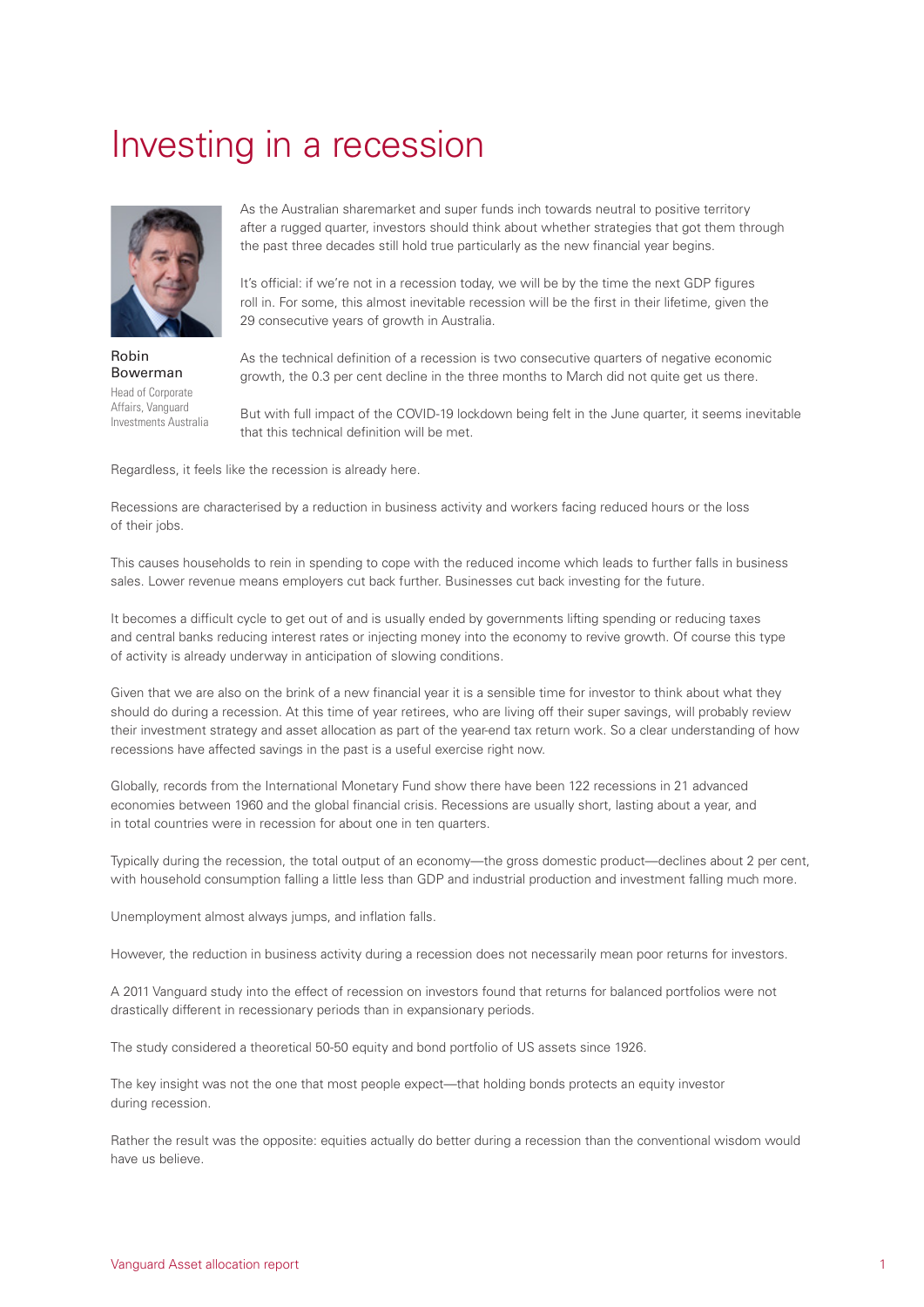That record holds true here. Australia has not suffered a recession since 1990-91, but during the four quarters that the country was in recession, the ASX All Ordinaries Index rose nearly 13 per cent.

This counter-intuitive outcome is because equities markets tend to price in the future rather effectively.

When a recession is looming, equities underperform as investors switch to the perceived safety of bond investments. Indeed, across calendar year 1990, the All Ords fell 23 per cent as the recession threatened.

But during the recession itself, share prices start to rise.

The Vanguard study says this should not be surprising. In fact, the equity risk premium during the depths of a recession should rise to compensate investors for the higher risk of uncertain economic conditions.

The problem for investors is that by the time a recession is called and they are considering changing their portfolios to a more defensive stance, it is usually too late.

Investors that sell shares at the early stages of a recession to go to cash tend to miss out on the recovery.

Timing is made even more difficult by the fact that some of the market's best days are found in years with negative returns.

Even if this was not the case, historically investors are famously bad at timing their re-entry to the market and inflation slowly eats away at the purchasing power of cash, so staying out of the market actually guarantees losses.

So what's the right move?

One of the most powerful levers available to ride out a recession has nothing to do with asset allocation.

People who are able to reduce their spending slightly in bad market years have dramatically higher chances of riding out a recession and having enough money to last their entire retirement.

The reductions in spending do not have to be big and a little belt tightening is a pretty natural reaction to a recession. Reducing spending by as little as 2.5 per cent during a poor market year is enough to ensure that a typical retiree using the safe withdrawal limit retirement spending rule will not run out of cash. It is even OK to then lift spending by up to 5 per cent in a subsequent good year.

For people saving for retirement, a market downturn is often a good thing as it allows them to pick up more assets for the same dollar amount of savings.

But recessions can also mean job losses. And a lost job means concessional contributions to super can become difficult as compulsory contributions stop and expenditure like repaying the mortgage and caring for family takes priority.

The message here is that these missed contributions can be made up later when things return to normal.

Recent changes to superannuation laws make this possible. From the 2020-2021 financial year, so long as your super balance is below \$500,000 you can carry forward the unused \$25,000 concessional contribution cap. Unused caps are available for five years.

Another move within the control of the regular investor is to do a fee check and make sure you are not paying too much for your investments. Low fees are a useful predictor of future higher investment returns—the lower the management fee on a fund, the better it performs—so using the market downturn to switch to lower fee managers is an effective strategy.

So as the recession bites, successful investors need to hold their nerve, stay invested, avoid succumbing to the temptation of market timing and focus on the things within their control. There are no guarantees, but based on the analysis of previous recessions, this approach holds the best chance of long-term success.

An iteration of this article was first published in *The Australian Financial Review* on 1 July 2020.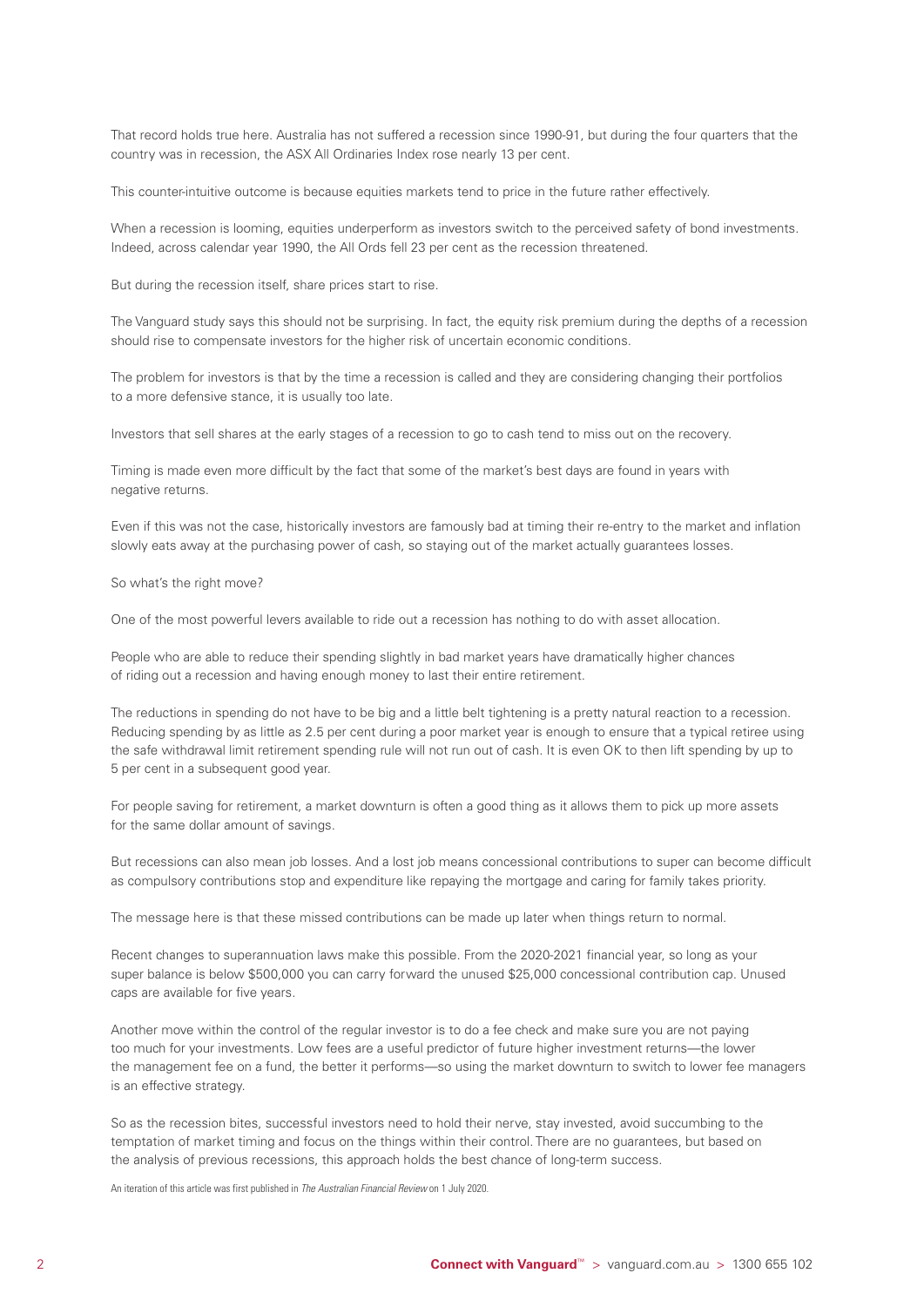## <span id="page-4-0"></span>Quarter in review

Following the sharp fall in markets at the start of the year, Q2 saw strong rallies across global equity markets as investors shed their bear skins for bull horns. Despite the continual spread of COVID-19 across the globe, the backdrop of ultra-loose policy and expectations that economic lockdowns could soon ease restored some positive sentiment in markets, fostering conditions for a "V-shaped" recovery in risk assets (Figure 1). However, there is validity in questioning the speed and magnitude of the rebound given much of the real economy is only slowly emerging from hibernation. Indeed, towards the latter part of Q2, markets started showing signs of "slight fatigue" after retracing much of their losses in April and May. We interpret this as a suggestion that investors have begun incorporating some caution into their outlooks, especially when assessing the loss of output, profits and employment that can be recouped in 2020.

#### **Figure 1.** From bear to bull: "Lightning speed" in markets





A closer look at Q2's macro data highlights the uncertainty that lies ahead. In the labour market, for instance, the impact of the lockdowns on unemployment has remained substantial, even considering the huge fiscal interventions designed to mitigate the impact on the real economy. Vanguard estimates the global economy lost over 300 million full-time jobs in Q2 alone, with official measures of unemployment rates rising by historically unprecedented amounts in a short time. In fact, our calculations suggest that the 'true' unemployment picture is even worse once furloughed workers are taken into account, that is, people who have been given a temporary leave of absence from work (**Figure 2**). The 'true' levels of unemployment paint a much bleaker picture, with the US unemployment rate exceeding 15%, while a rate higher than 30% is observed in Europe. The employment situation is slightly more sanguine for Australia, owing to expansive fiscal programs dedicated to job retention schemes (Figure 3). With the consideration that these programs will eventually be wound down, compounded by the possibility of further localised restrictions, it remains to be seen whether job losses can be reversed since reinstating many jobs will be time-consuming and difficult as some businesses struggle to re-open. This will, in turn, have implications for the sustainability of the consumer recovery, which to date has been supported by federal income support.

Source: Vanguard, using data from Factset.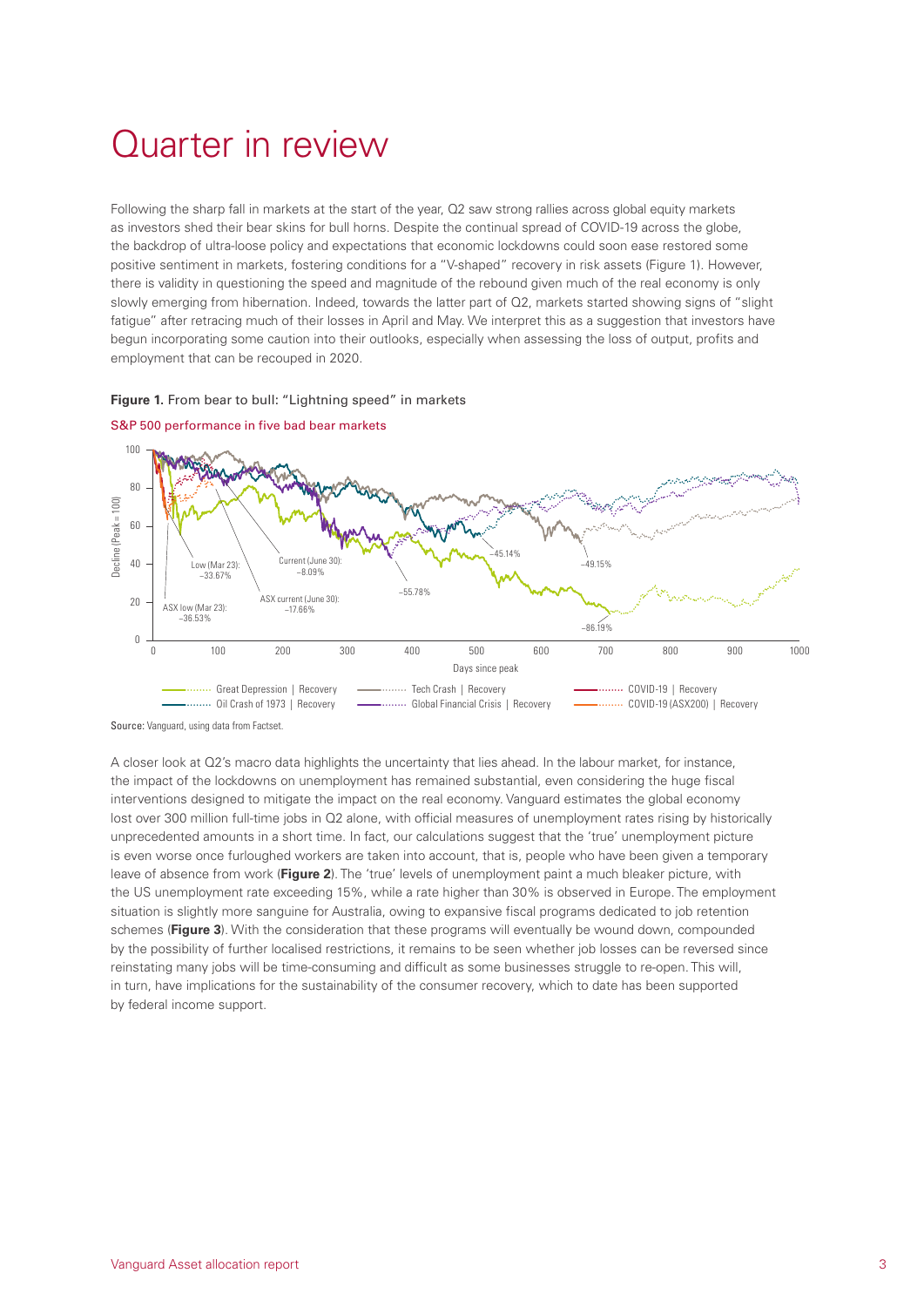



Source: Vanguard





Sources: Department of the Treasury (Australia), U.S. Department of the Treasury, Department of Finance Canada, European Commission, United Kingdom HM Treasury, Federal Department of Finance (Switzerland), Ministry of Finance (Czech Republic), Ministry of Economy, Trade and Industry and Ministry of Finance (Japan), Ministry of Economy and Finance (South Korea), The Treasury (New Zealand), Ministry of Finance (Singapore) and The Government of the HKSAR.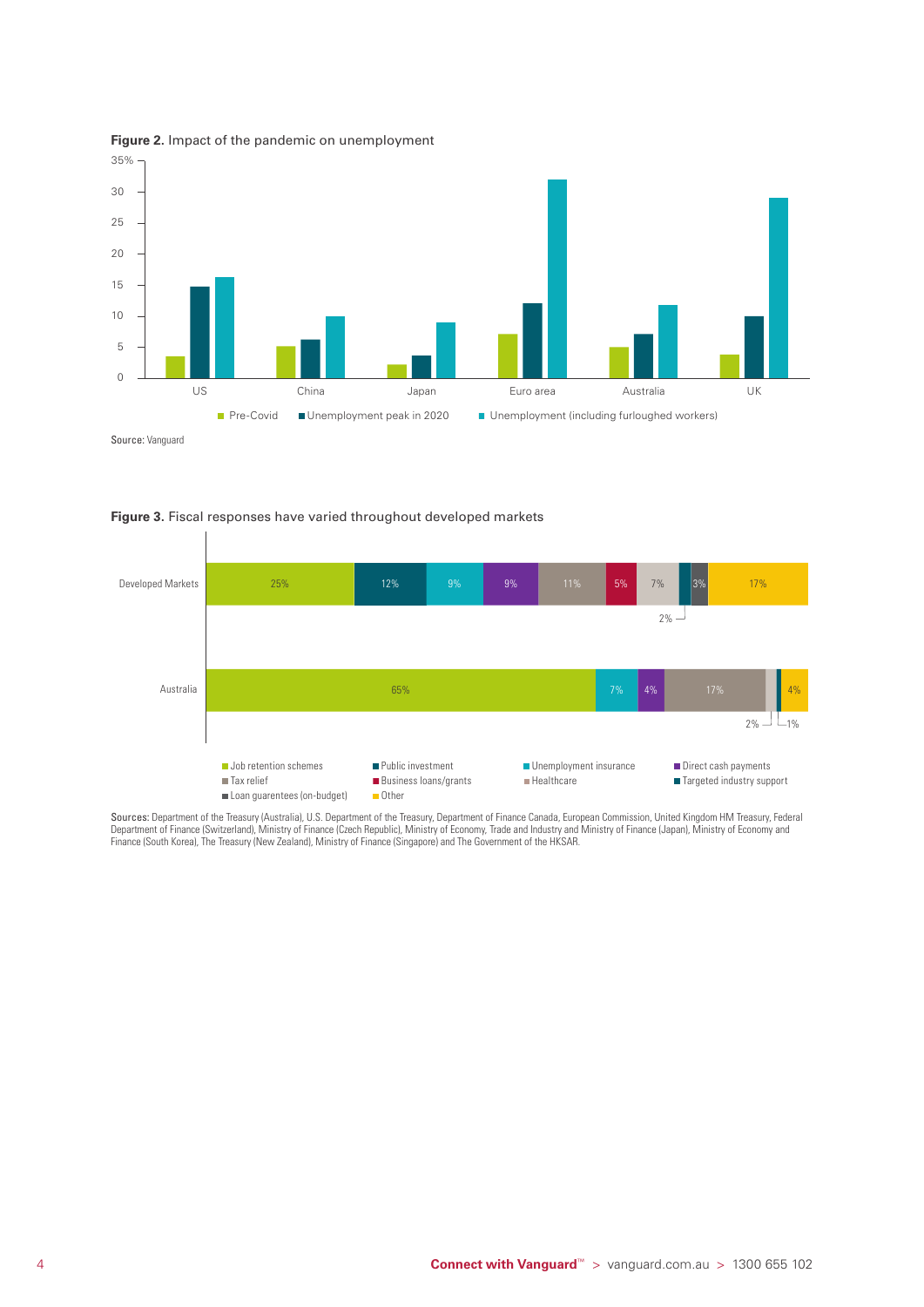## <span id="page-6-0"></span>Economic outlook

As developed markets begin easing lockdown measures, many have begun focussing their attention on the shape of the recovery. Will the recovery be a more aggressive "V-shape", as priced in by the equity markets, or will it be a more conservative "U-shape" as reflected in the bond market? Vanguard expects it will be a little of both. The sharp downturn experienced in a V-shaped recovery is so severe that it is unlikely to continue for extended periods of time. In technical terms, a recession is over once GDP rebounds from pandemic-induced lows and unemployment starts to decline, both of which we expect has already started to happen as reflected in our high frequency indicators (**Figure 4**).



**Figure 4.** High frequency indicators show a quick rebound from the trough, though certain face-to-face intensive sectors remain lacklustre

Source: Vanguard, based on data from OpenTable, CityMapper, Apple, Google, Box Office Mojo, OAG and Westpac.

But initial signs of positivity doesn't mean the road to recovery will be easy going. Getting business activity back to pre-COVID levels could take more than a year in a scenario more closely resembling a U-shaped recovery (**Figure 5**). This outcome is built upon shocks to both supply (stemming from containment measures) and demand (stemming from consumers' likely reluctance to resume face-to-face activities such as dining out, traveling, or attending large events). The confluence of these two shocks leads us to expect a "two-phased" path to recovery. Phase one would likely exhibit stronger growth rates as restrictions on the ability to transact and produce are eased, such as when factories can begin operations and restaurants can receive customers once again. However, the second phase will take a longer time to unfold, as growth bottlenecks shift from supply shocks to demand drags. Industries that have a higher direct exposure to consumer demand will likely be the most vulnerable in this stage, given their dependence on face-to-face activities (**Figure 6**). This lagging factor leads us to believe overall economic recovery will involve a slow, uneven return to normalisation, and that labour markets will unlikely be as tight as they had been in the next year or so.

With a large degree of uncertainty weighing on the outlook, the U.S. Federal Reserve and the Reserve Bank of Australia may choose to hold interest rates near 0% for the foreseeable future. On the fiscal front, while most unemployment benefits are slated to end by Q3, we expect governments around the world to recognise the fragility of the recovery and continue to provide targeted and tapered support, particularly to those industries less able to restart fully. Given the importance of policy support to the recovery, we expect this to be a key focus for investors over the coming months.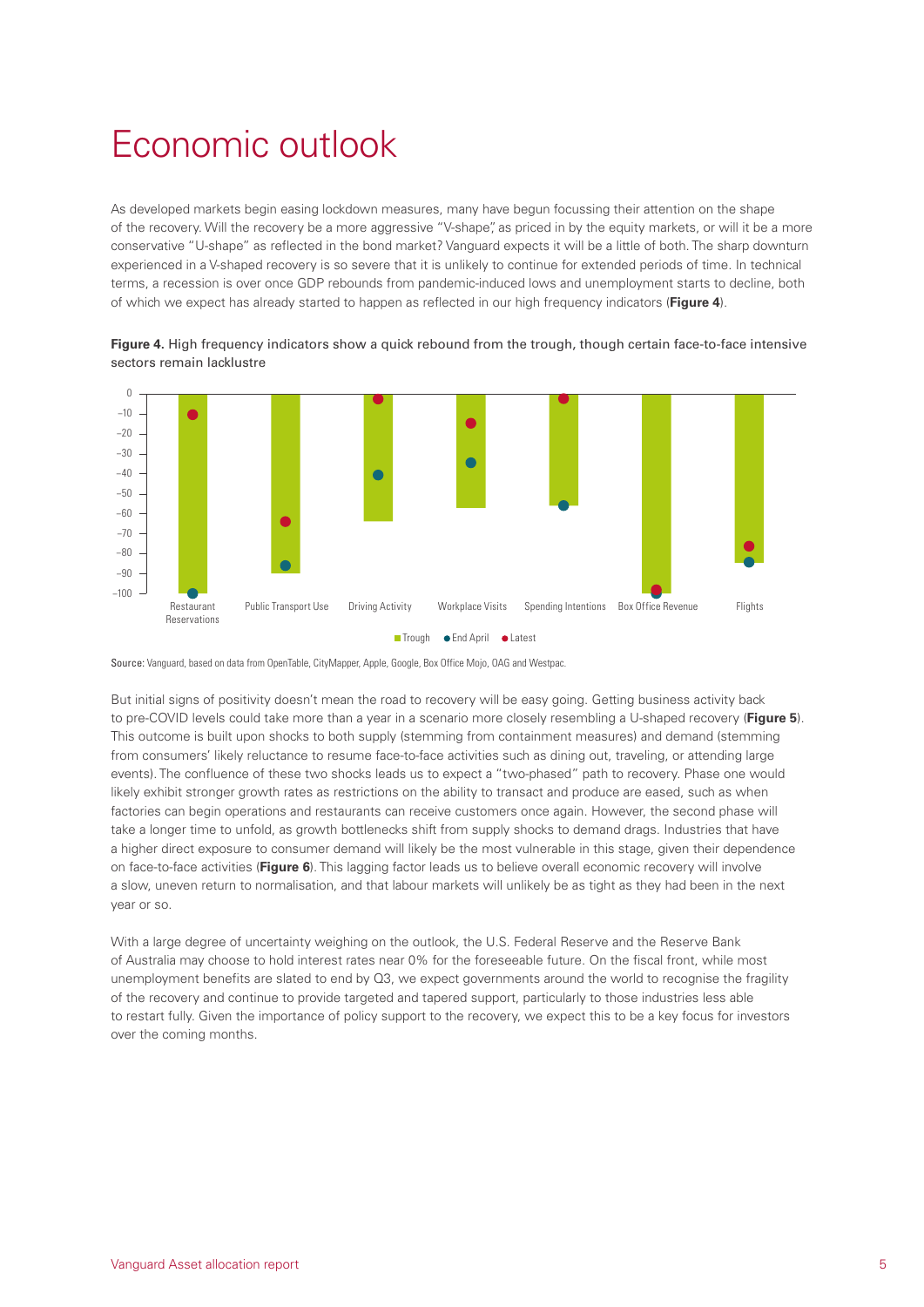





Source: Thomson Reuters Datastream and Vanguard forecasts Source: Thomson Reuters Datastream and Vanguard forecasts

#### **Figure 6.** Certain industries could normalize at a slower pace than others

#### Example: Potential output shock persistence assuming 10% initial shock Methodology



Source: Vanguard

- Low risk Construction, wholesale trade, IT, professional services, education, other services
	- » Lower supply shock persistence due to teleworking abilities and/or ability to produce while limiting virus spread at work through social distancing
- Medium risk Manufacturing
	- » No teleworking ability and sometimes crowded working conditions but limited interaction with consumer
- High risk Retail trade, transportation, real estate, healthcare, arts & entertaiment
	- » No teleworking ability and supply of product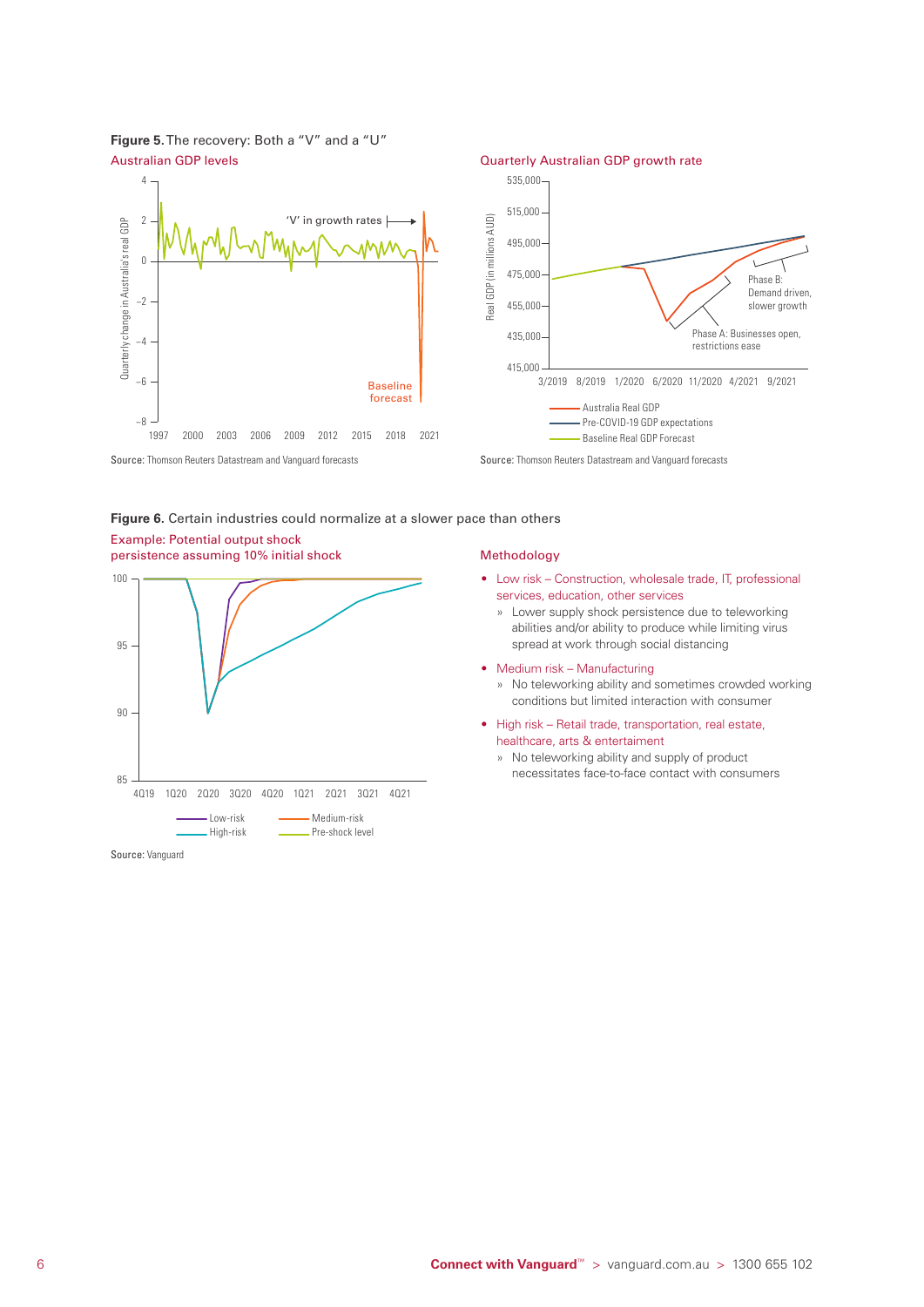## <span id="page-8-0"></span>Market outlook

In our Q1 report, we suggested that a silver lining came from equity valuations, which were at the lower range of our fair value estimate as a result of the sharp contraction experienced in March. **Figure 7** shows that while recent rallies within equity markets have pushed valuations upward, they still fall within fair value range, as the fair value range itself has been supported by historically low interest rates.

The recovery of equity markets gives rise to a prudent opportunity to praise the disciplined investor, who having held fast and rebalanced during the March downturn, has experienced much higher returns with the market rebound.



**Figure 7.** Despite a recent rally, equities remain in fair value range AUS Fair Value CAPE **No. 1999** US Fair Value CAPE

Notes: "Fair-value CAPE" is based on a statistical model that corrects CAPE measures for the level of inflation expectations and for lower interest rates. The statistical model specification is a vector error correction (VEC), including equity-earnings yields, ten-year trailing inflation, and ten-year Treasury yields. The U.S. FV CAPE uses ten-year U.S. Treasury yields and is estimated over the period January 1940–June 2020. The Australian FV CAPE uses ten-year Govt. bond yields and also includes ten-year trailing equity and bond volatility, estimated over the period January 1970–June 2020.

Source: Vanguard calculations, based on data from the Reserve Bank of Australia, Robert Shiller's website, at [aida.wss.yale.edu/~shiller/data.htm](http://aida.wss.yale.edu/~shiller/data.htm)., U.S. Bureau of Labor Statistics, the Federal Reserve Board and Thomson Reuters Datastream.

On the fixed income front, while falling yields have led many investors to question the value of maintaining an allocation to bonds, **Figure 8** illustrates how the diversification properties of bonds are enduring regardless of the level of yields. Moving away from a broadly diversified, high-quality bond allocation to "reach for yield", whether in equities or particular segments of the fixed income market, will change the risk profile of an investment. For this reason, despite low yields, we encourage all investors to consider maintaining an allocation to a broadly diversified bond investment in their balanced portfolios.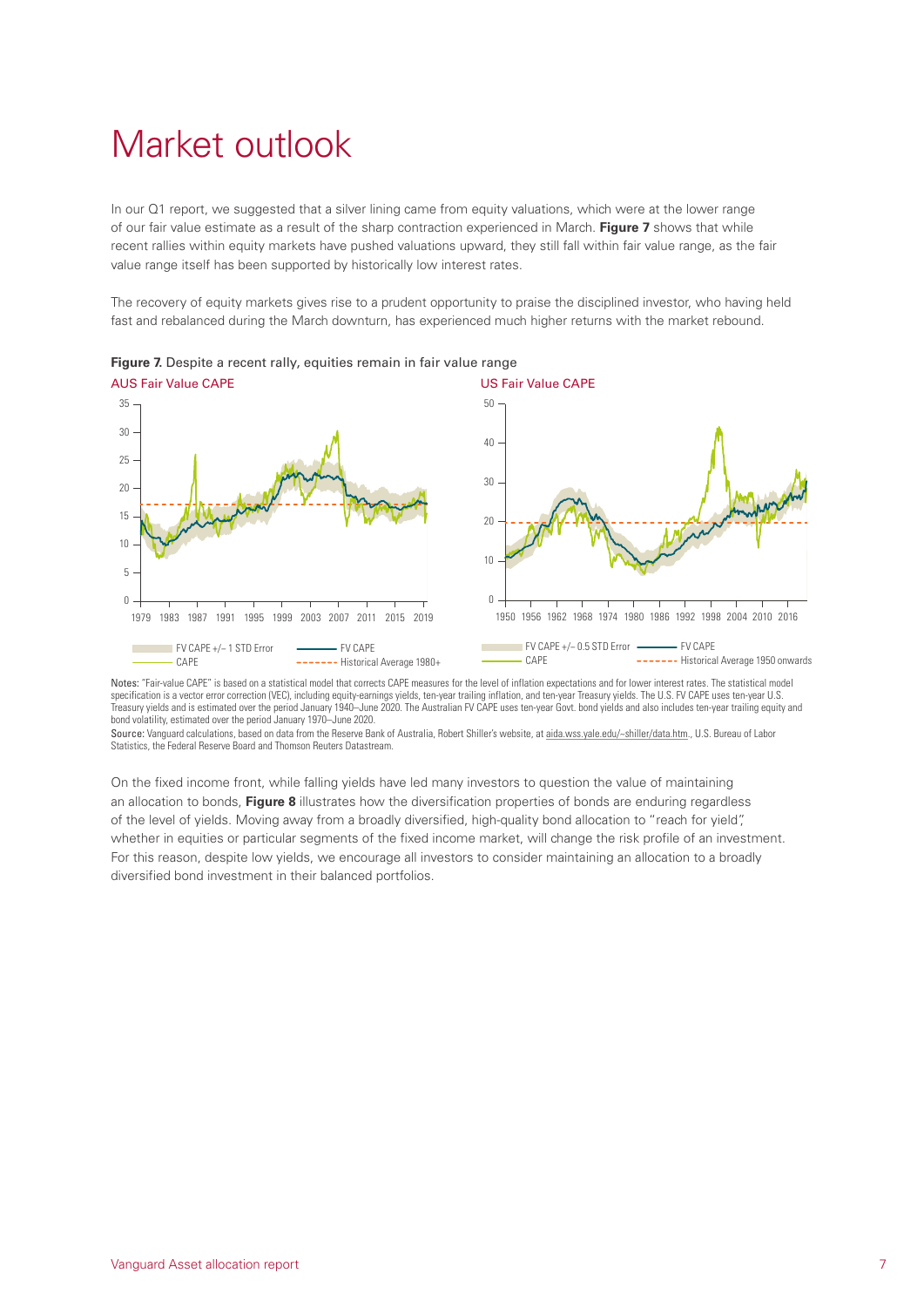



Notes: Median asset returns during the worst decile of Australian equity monthly returns for the period January 2007 – June 2020. Australian equities – S&P/ASX300 Accumulation Index, Global Equities – MSCI World ex Australia Index, Australian Property – S&P/ASX 300 A-REIT Index, Global High Yield Debt – Bloomberg Barclays USD Hedged, Hedge Funds – HFRI Fund weighted Index, Australian Fixed Income – Bloomberg Ausbond Composite Index, Global Fixed Income – Bloomberg Barclays Global Aggregate Index Hedged (AUD), Australian Cash – Bloomberg Ausbond Bank Bill Index. Source: Vanguard calculations, using data from Factset.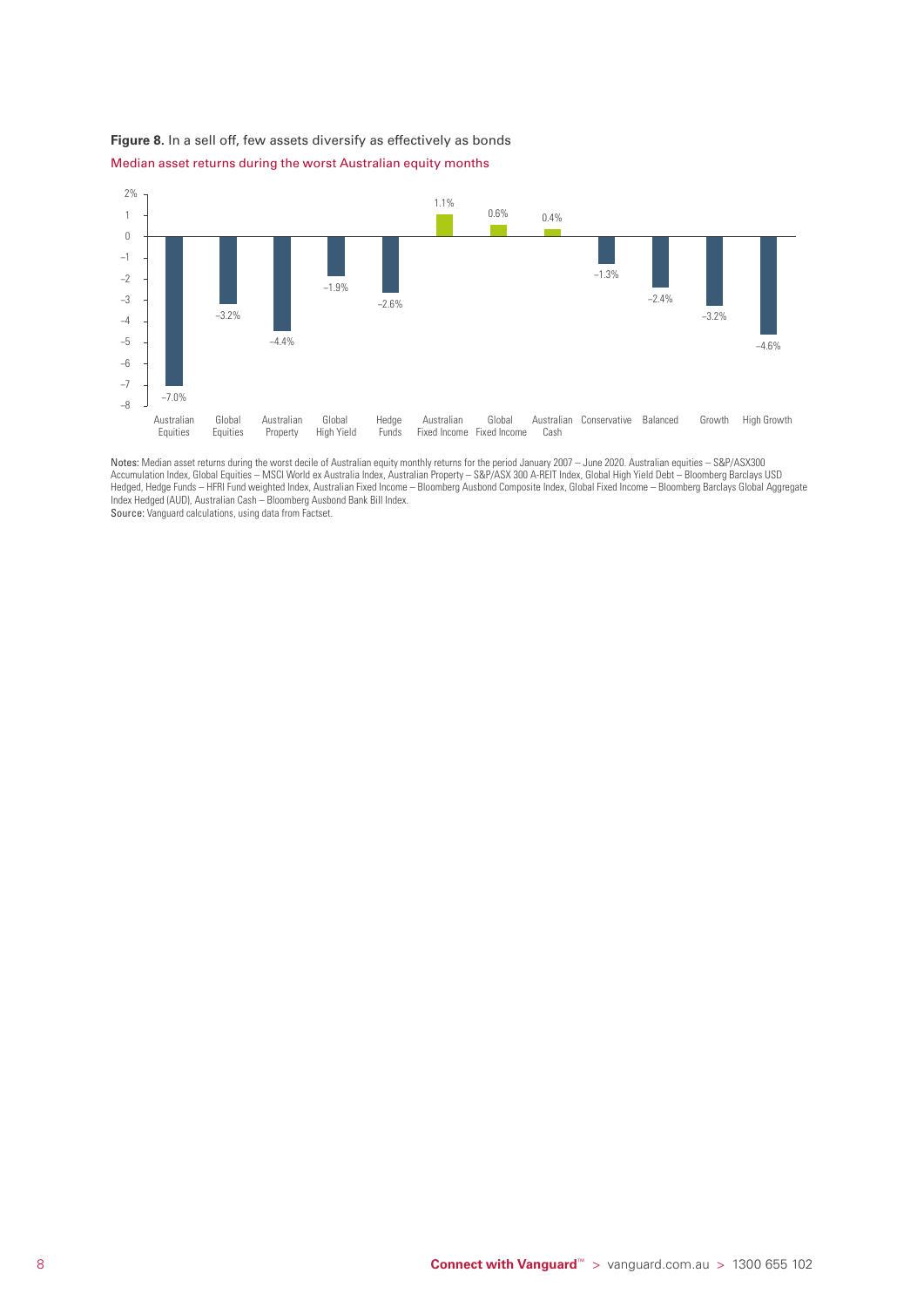## <span id="page-10-0"></span>Long-term market outlook

The chart below shows the Vanguard Capital Markets Model (VCMM) return forecasts over the next 10 years for a range of asset classes and Vanguard's Diversified Funds.





It shows two concepts: the range of annualised 10-year nominal returns and the median volatility experienced.

The bars show the range of return outcomes over a 10-year period. The central return expectations for the asset class or portfolio are shown in the middle of the bars. Observations in the optimistic or pessimistic regions should not come as a surprise though; goals and portfolios should always be positioned with these possibilities in mind.

The red circles show the median volatility forecasts. This represents the volatility of the asset classes that can be expected over the 10-year period. The chart shows that equities are expected to produce a higher return over a 10-year period than bonds, however the trade-off is that an investor can expect a more volatile experience and greater uncertainty over the end point, which could be a much wider range of outcomes.

An important point to remember is that asset returns are not perfectly correlated, which means that if an Australian equity return over 10 years is in the optimistic range, this does not necessarily mean that Australian bond returns will also be in the optimistic range. Combining assets can therefore present strong diversification benefits.

The next two charts show the trade-off between targeting a CPI+ return target and the risk of a loss along the way.

Source: Vanguard, 31 March 2020 VCMM Simulation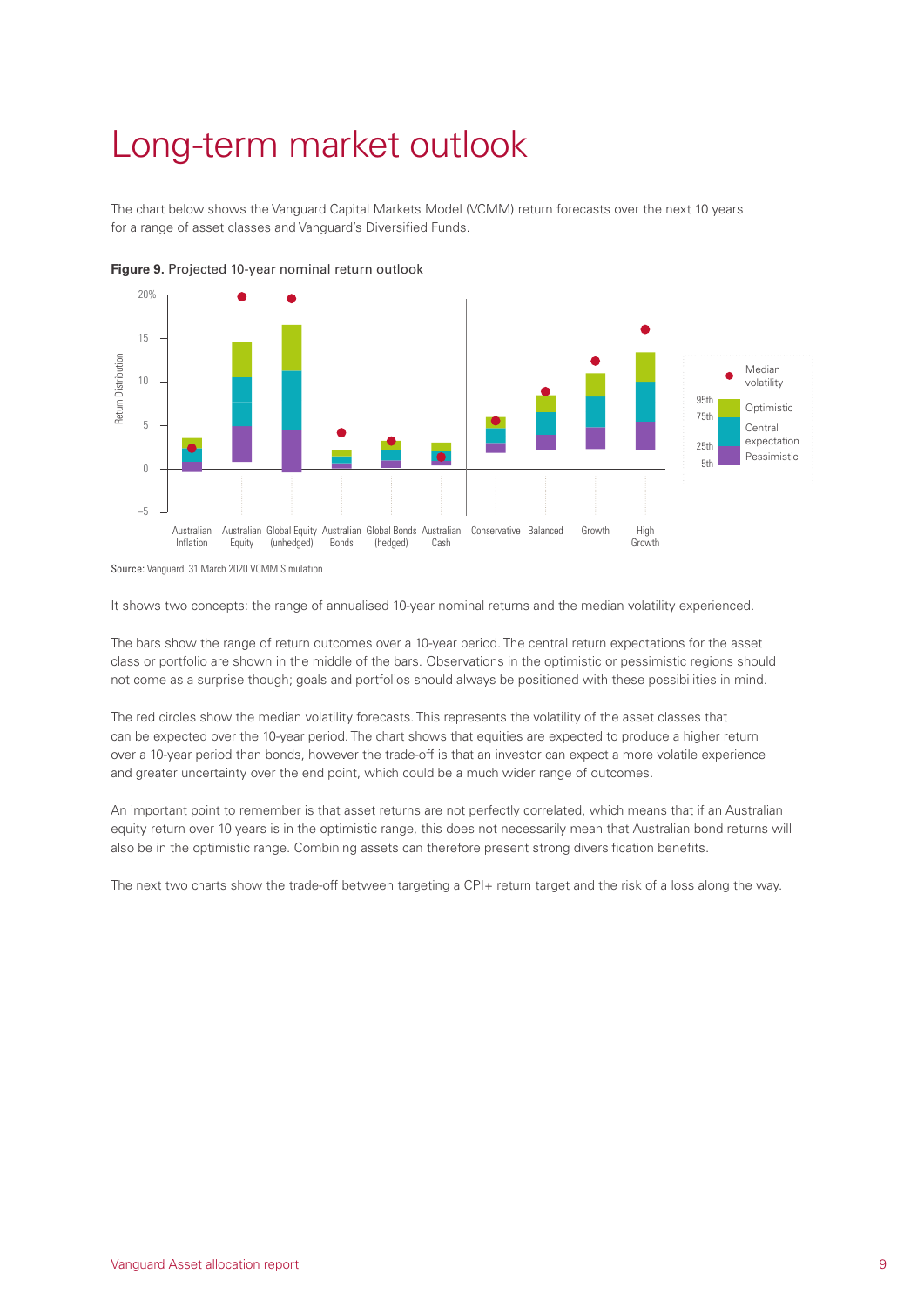

Note: The projections or other information generated by the VCMM regarding the likelihood of various investment outcomes are hypothetical in nature, do not reflect actual investment results, and are not guarantees of future results. Distribution of return outcomes from the VCMM are derived from 10,000 simulations for each modelled asset class in AUD. Results from the model may vary with each use and over time.

Source: Vanguard, 31 March 2020 and 31 December 2019 VCMM Simulations.

Taking more risk means that an investor increases the probability that they will achieve their target over 10 years.

Highlighting the importance of managing expectations, it also means there is the increased probability of experiencing a negative return or a large annual loss in at least one year over the 10 year period.

### About Vanguard's Investment Strategy Group

Vanguard's Investment Strategy Group is a global team of economists and investment and portfolio construction strategists with a wide variety of specialties, ranging from monetary policy to index construction to market trends. Their research serves as the basis for Vanguard's investment principles and methodology, guides Vanguard's global leadership and influences decisions about our investment offerings and portfolio construction.

#### Research-based investment approach

As part of Vanguard's broader Investment Management Group, ISG plays an essential role in developing Vanguard's investment methodology, which is carried through in the implicit and explicit advice solutions available to our clients. Our global chief economist and head of ISG reports directly to Vanguard's global chief investment officer. We work closely with Vanguard's in-house portfolio managers. Notably, our global chief economist is integrated into Vanguard Fixed Income Group through our portfolio management process. Through that process, ISG advises our fixed income investment managers on the macroeconomic outlook, expected monetary policy and other factors to support day-today portfolio management. Vanguard's investors around the world benefit from our collaborative approach to investment management, research and thought leadership.

#### Vanguard Capital Markets Model

The VCMM projections are based on a statistical analysis of historical data. Future returns may behave differently from the historical patterns captured in the VCMM. More important, the VCMM may be underestimating extreme negative scenarios unobserved in the historical period on which the model estimation is based. The Vanguard Capital Markets Model® (VCMM) is a proprietary financial simulator developed and maintained by Vanguard's Investment Strategy Group. It is a long term tool that takes into account current macroeconomic conditions and equity and bond valuations to forecasts distributions of future returns for a wide range of asset classes and portfolios. The primary value of the VCMM is in its application to analysing potential client portfolios. VCMM asset-class forecasts– comprising distributions of expected returns, volatilities, and correlations—are key to the evaluation of potential downside risks, various risk-return trade-offs, and diversification benefits of various asset classes.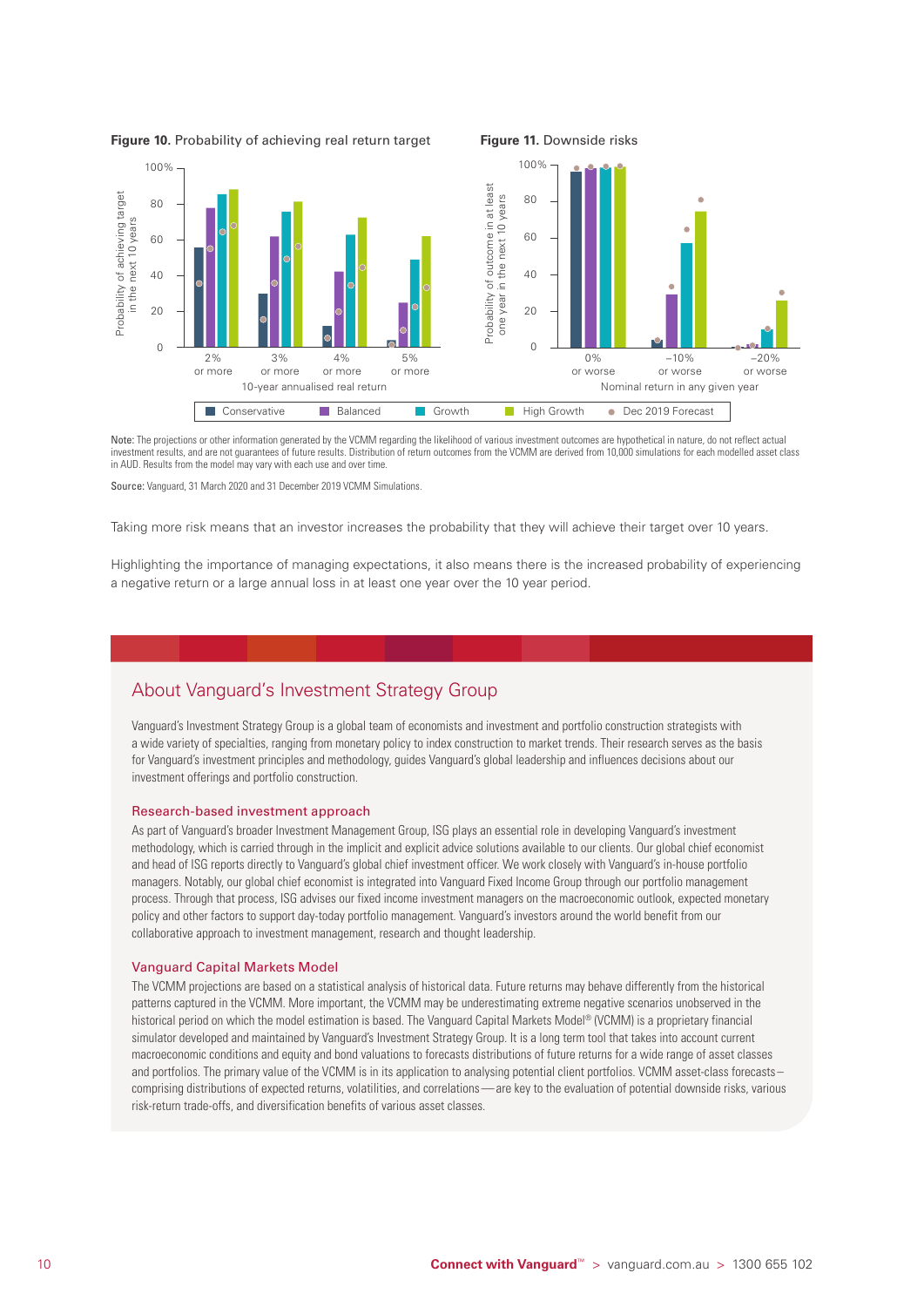## <span id="page-12-0"></span>Asset allocation

Vanguard's approach to asset allocation is to provide long-term returns that match investors' desired level of risk. The broad allocations to defensive (fixed income) and growth (equities) are the main factors influencing the risk/return profiles of our asset allocation strategies.

Our asset allocation approach is designed with a medium to long-term investor in mind (a time horizon of at least five years), reflecting the reality that the majority of Australian investors need to accept some market risk in order to reach their investment goals.

### Why diversification matters



We believe that a successful investment strategy starts with an asset allocation suitable for its objective. In practice, diversification is a rigorously tested application of common sense: Markets will often behave differently from each other sometimes marginally, sometimes greatly—at any given time.

Owning a portfolio with at least some exposure to many or all key market components ensures the investor of some participation in stronger areas while also mitigating the impact of weaker areas.

Many investors lack the time, interest, or skills, and can become overwhelmed by the choice of investment options, asset classes, and other implementation hurdles such as choosing between index and active management. Investors also face behavioural risks in adhering to their investment plan over time due to the temptation of performance chasing or overreacting to market events.

Vanguard Diversified Funds provide professionally managed portfolio solutions designed to help medium to long-term investors achieve their goals and overcome these challenges.

### Understanding Vanguard's SAA process

For multi-asset funds, such as Vanguard Australia's Diversified Funds, Vanguard's Investment Strategy Group (ISG) conducts an annual review of the strategic asset allocation (SAA) of the funds. The team considers new asset classes, currency exposure, home bias, regulatory and tax impact, investment costs, investor behaviours, and implementation factors amongst others. The ISG team presents a recommendation to maintain or change the SAA to Vanguard's global Strategic Asset Allocation Committee (SAAC), which oversees all of Vanguard's multi-asset funds. The SAAC is comprised of senior leaders from the Investment Management Group and Vanguard's advice businesses and is co-chaired by Vanguard's global Chief Investment Officer and global chief economist. Upon approval of a change to the SAA, Vanguard assesses the feasibility, tax impact, and costs of the recommended changes and presents to the Board of Vanguard Australia for approval prior to implementing the changes.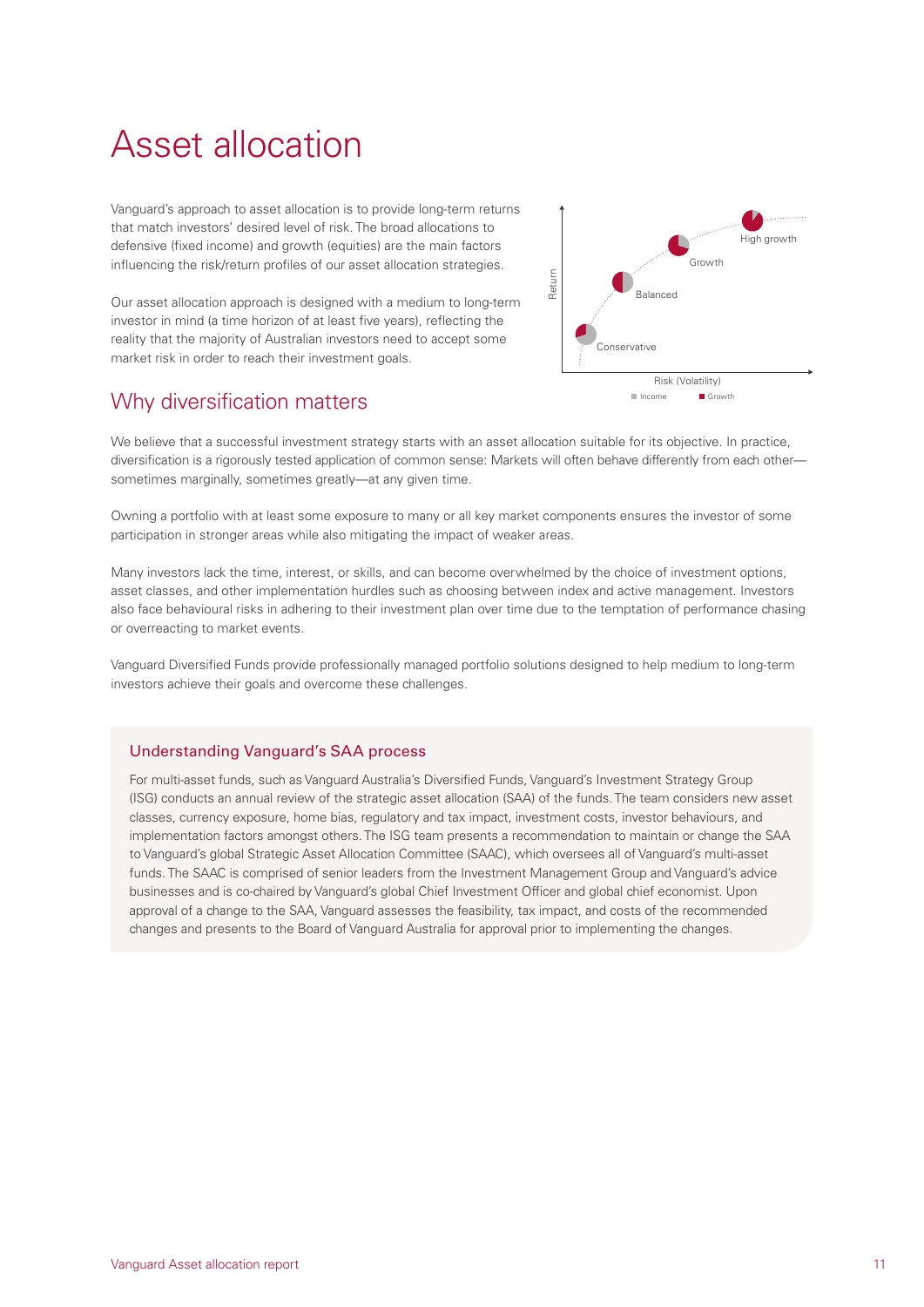### Risk and return overview

### Vanguard Diversified Funds peer group comparison

*30 June 2020*

The shaded boxes display the total return percentile rank of the Vanguard Fund within its peer group\*, as shown by the colour code, with the number reflecting the Vanguard Fund return in excess of the peer group median return (%). The numbers below the shaded boxes indicate the number of funds in the peer groups across each time period.

| Vanguard Fund<br>Asset weighted peer group MER (% p.a.) | 3 mths     | 6 mths     | 1 yr       | 3 yrs      | 5 yrs      | 7 yrs     | 10 yrs     | Peer group<br>percentile                     |
|---------------------------------------------------------|------------|------------|------------|------------|------------|-----------|------------|----------------------------------------------|
| Conservative<br>0.66                                    | .02<br>55  | 2.35<br>55 | 3.21<br>54 | 2.23<br>52 | 1.97<br>47 | .92<br>45 | 1.49<br>42 | Top $5%$<br>1st quartile                     |
| <b>Balanced</b><br>0.80                                 | 0.78<br>61 | 2.36<br>61 | 3.31<br>60 | 2.51<br>55 | 1.79<br>49 | .87<br>44 | 1.35<br>36 | 2nd quartile<br>3rd quartile<br>4th quartile |
| Growth<br>0.79                                          | 1.15<br>81 | 2.30<br>80 | 3.46<br>79 | 2.57<br>75 | 1.81<br>70 | .80<br>68 | 1.46<br>59 |                                              |
| <b>High Growth</b><br>0.84                              | 1.23<br>72 | 2.07<br>72 | 3.11       | 2.44<br>66 | 1.67<br>59 | .62<br>54 | 1.24<br>47 |                                              |

Sources: Vanguard calculations using data from Morningstar Inc. Past performance is not an indication of future performance. All returns are net of fees and assume reinvestment of income distributions. Returns greater than 12 months are annualised. There has been no adjustment for survivorship bias. \* The peer groups were constructed by first sourcing a universe of funds from Morningstar having the same category as the Vanguard Funds, but excluding Vanguard strategies.

An automated filter was then applied to these original peer groups with the aim of removing identified duplicate investment strategies and retain unique strategies.

### **Figure 11.** Vanguard Diversified Funds return contributions for the quarter

*30 June 2020*

|                                                              | 3 Month          | 3 Month Return Contribution (%) |             |      |             |  |
|--------------------------------------------------------------|------------------|---------------------------------|-------------|------|-------------|--|
| Fund                                                         | Gross Return (%) | <b>VCIF</b>                     | <b>VBIF</b> | VGIF | <b>VHIF</b> |  |
| Vanguard Cash Plus Fund                                      | 0.49             | 0.0                             | 0.0         | 0.0  | 0.0         |  |
| Vanguard Australian Fixed Interest Index Fund                | 0.46             | 0.1                             | 0.1         | 0.0  | 0.0         |  |
| Vanguard Australian Shares Index Fund                        | 16.96            | 2.0                             | 3.3         | 4.7  | 6.0         |  |
| Vanguard International Shares Index Fund                     | 5.99             | 0.5                             | 0.9         | 1.2  | 1.6         |  |
| Vanguard International Small Companies Index Fund            | 10.13            | 0.2                             | 0.4         | 0.5  | 0.7         |  |
| Vanguard Emerging Markets Shares Index Fund                  | 5.06             | 0.1                             | 0.2         | 0.2  | 0.3         |  |
| Vanguard International Shares Index Fund (Hedged) – AU Class | 17.93            | 1.0                             | 1.6         | 2.3  | 2.8         |  |
| Vanguard Global Aggregate Bond Index Fund (Hedged)           | 2.61             | 1.1                             | 0.9         | 0.5  | 0.2         |  |
| Total Return Contribution (%)                                |                  | 5.0                             | 7.3         | 9.5  | 11.5        |  |

\*Figures in the return contribution table are calculated as the product of the monthly gross return and the corresponding actual asset allocation.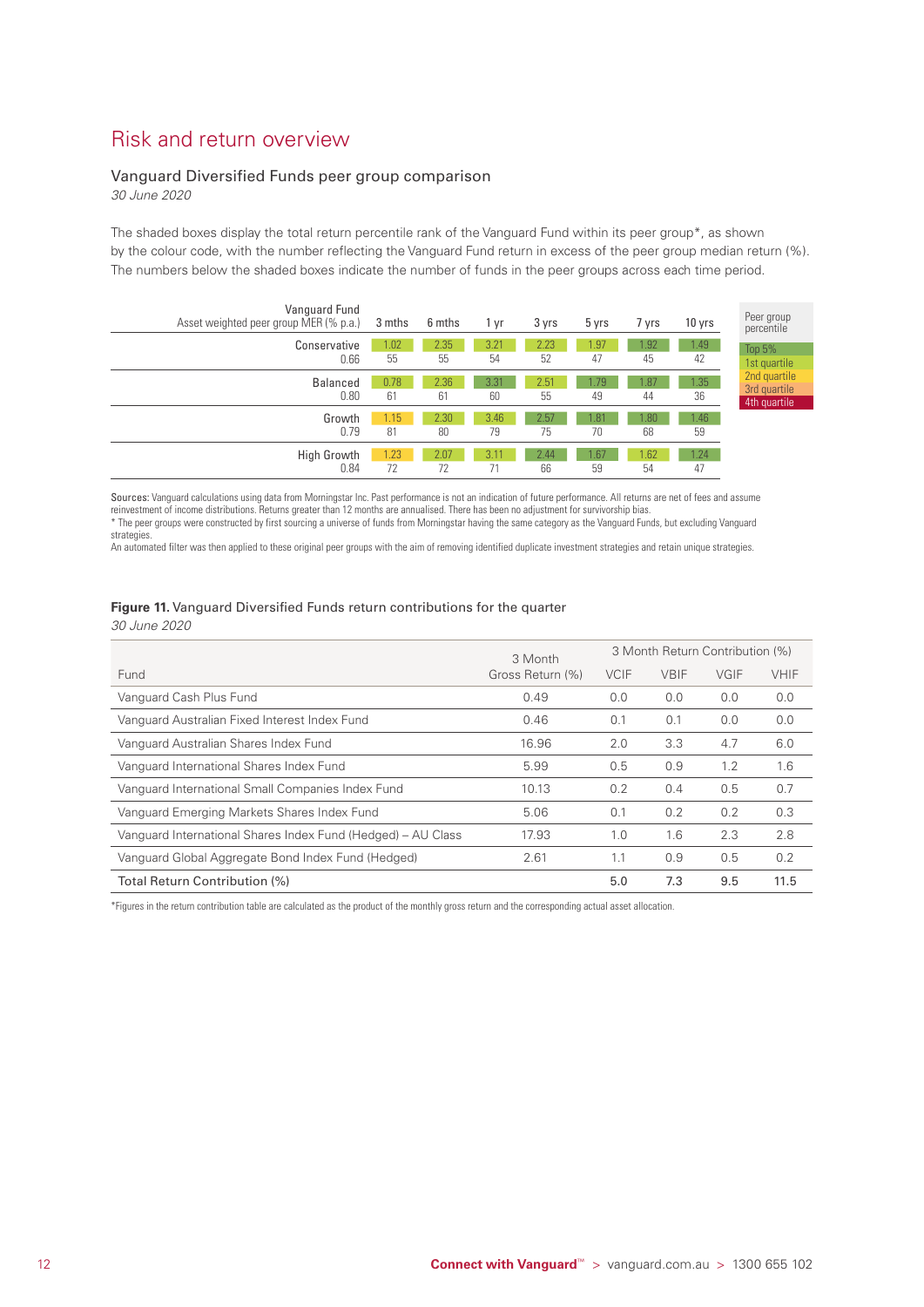## Underlying fund asset allocation

The strategic asset allocation (SAA) is provided in the table below. The Diversified Funds leverage Vanguard's international expertise in investment research and utilise a global investment methodology. This approach starts with market capitalisation weightings and from this local market factors are then also considered.

|  |  | Figure 12. Target asset allocations effective from July 2017 |  |  |
|--|--|--------------------------------------------------------------|--|--|
|  |  |                                                              |  |  |

|                                                    | Asset Allocation (%) |                 |        |             |  |
|----------------------------------------------------|----------------------|-----------------|--------|-------------|--|
| Fund                                               | Conservative         | <b>Balanced</b> | Growth | High Growth |  |
| <b>Asset Classes</b>                               |                      |                 |        |             |  |
| Vanguard Cash Plus Fund                            | 10.0                 | 0.0             | 0.0    | 0.0         |  |
| Vanguard Australian Fixed Interest Index Fund      | 18.0                 | 15.0            | 9.0    | 3.0         |  |
| Vanguard Global Aggregate Bond Index Fund (Hedged) | 42.0                 | 35.0            | 21.0   | 7.0         |  |
| <b>Total Income</b>                                | 70.0                 | 50.0            | 30.0   | 10.0        |  |
| <b>Asset Classes</b>                               |                      |                 |        |             |  |
| Vanguard Australian Shares Index Fund              | 12.0                 | 20.0            | 28.0   | 36.0        |  |
| Vanguard International Shares Index Fund           | 8.5                  | 14.5            | 20.5   | 26.5        |  |
| Vanguard International Shares Index Fund (Hedged)  | 5.5                  | 9.0             | 12.0   | 16.0        |  |
| Vanguard International Small Companies Index Fund  | 2.0                  | 3.5             | 5.0    | 6.5         |  |
| Vanguard Emerging Markets Shares Index Fund        | 2.0                  | 3.0             | 4.0    | 5.0         |  |
| <b>Total Growth</b>                                | 30.0                 | 50.0            | 70.0   | 90.0        |  |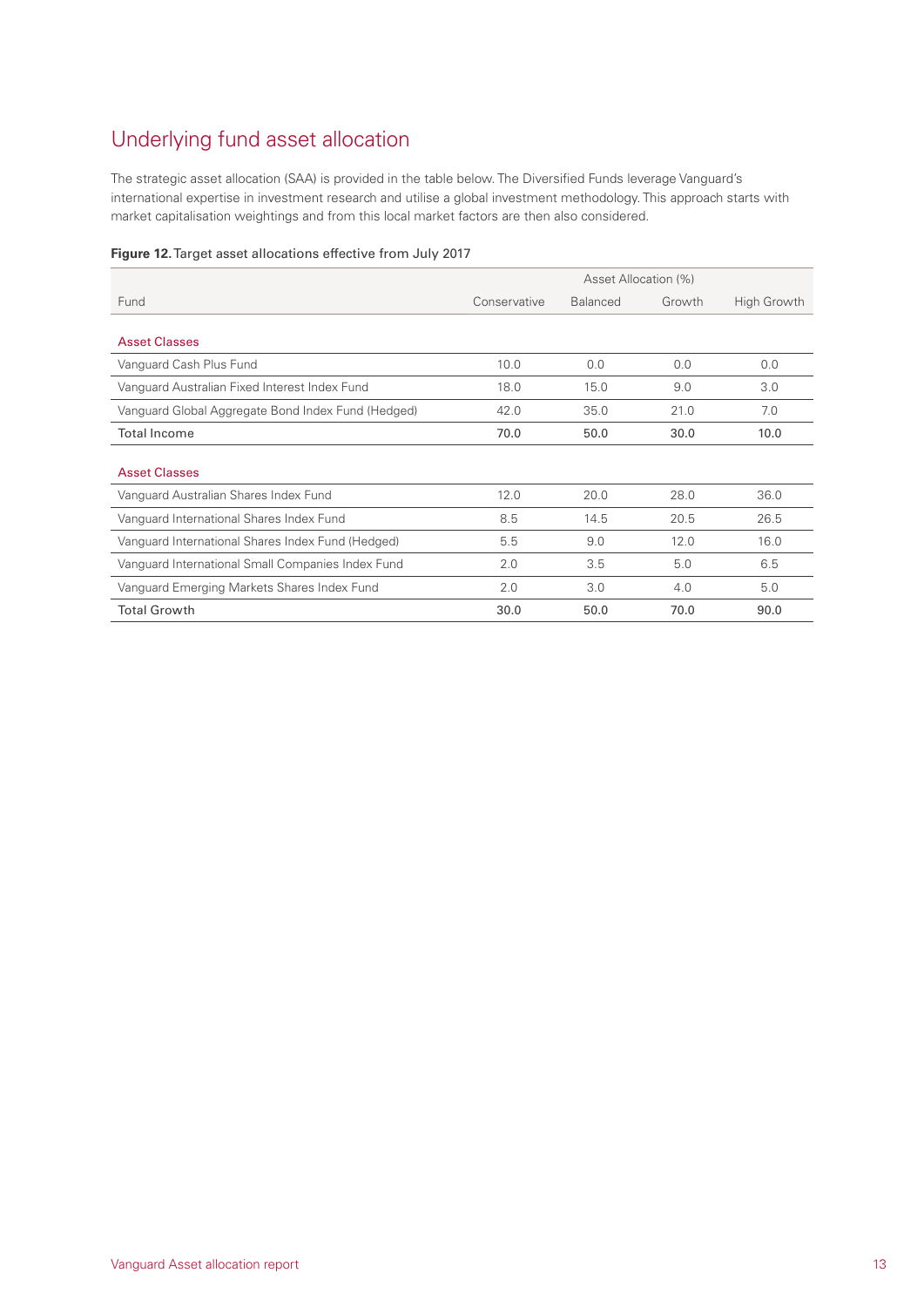# <span id="page-15-0"></span>A challenging time for emerging markets



Jonathan Lemco Senior Investment Strategist, Vanguard Group

The COVID-19 pandemic presents emerging markets with a colossal challenge. This challenge is not of their own making, and the way out won't be easy. The International Monetary Fund (IMF) said as much in late June, lowering its forecast for growth in emerging and developing economies for both 2020 and 2021, even as it raised its 2021 forecast for advanced economies.

Of course, individual emerging markets are more different than they are alike, and the pace and trajectory of recovery are likely to vary, perhaps significantly, from region to region and country to country. The progression of COVID-19, more than anything else, will dictate the terms. But all is not lost for emerging markets, or for patient investors who embrace the greater risk/ reward trade-offs that these markets can provide.

## A disease-progression story first

Any economic forecast these days is fraught with uncertainty, dependent on the degree to which the pandemic spreads and countries curtail activity to keep it from doing so. The IMF's especially pessimistic near-term view for Latin America and the Caribbean is telling, and reflects the disease's spread there.

As recently as April, the IMF had foreseen the region's economy contracting by –5.2% in 2020. In its June forecast, the IMF sees the region contracting by –9.4%. That's a difference of more than 4 percentage points, compared with a reduction of less than 2 percentage points in the outlook for all other emerging and developing regions—and for advanced economies—in the same timeframe.

#### **Figure 13.** 2020 and 2021 emerging markets growth outlooks



Note: Numbers reflect full-year GDP growth or contraction percentage compared with the previous year. Sources: Vanguard, using data as of June 24, 2020, from the International Monetary Fund.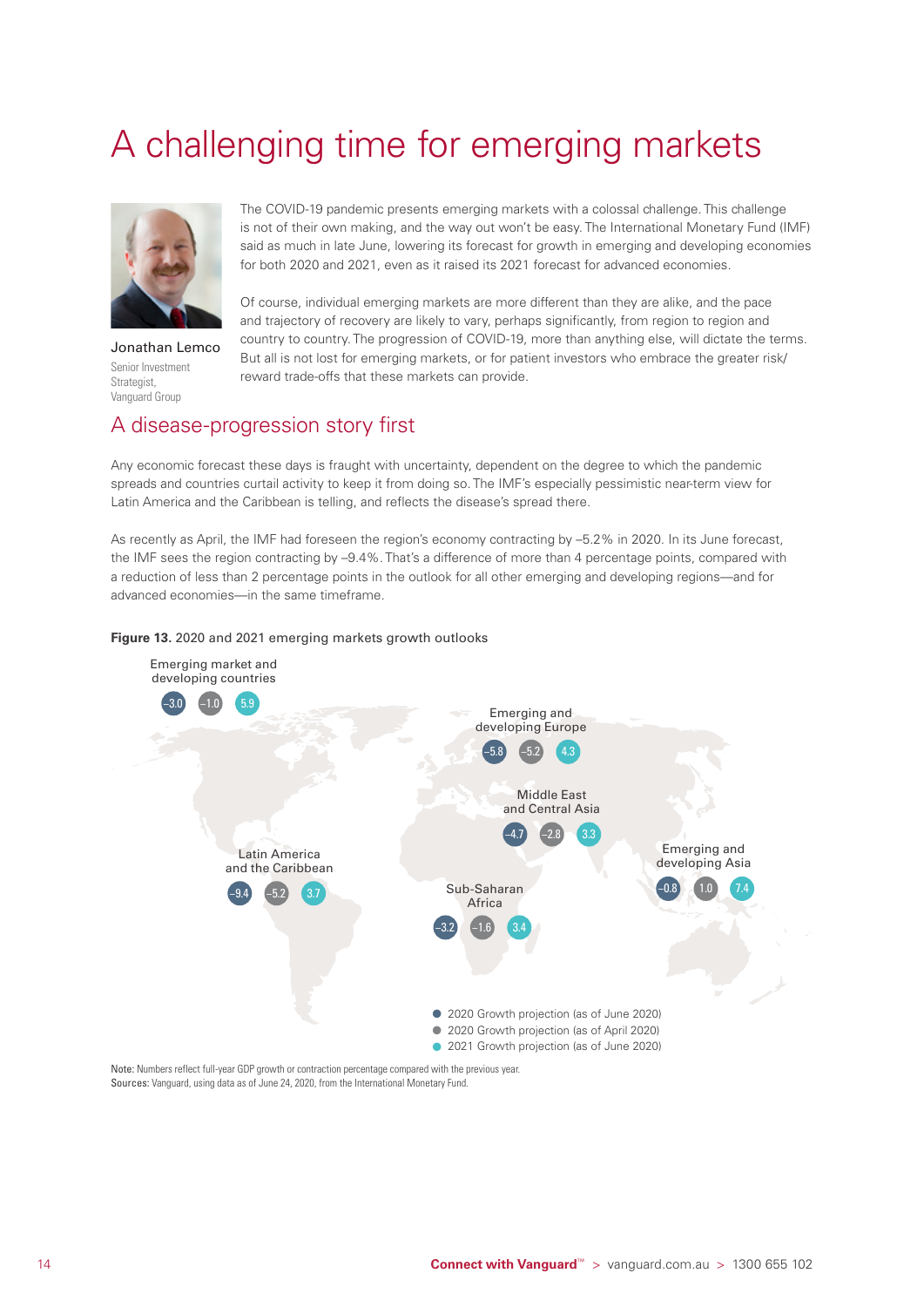Brazil, Latin America's largest economy, trails only the United States in confirmed cases, with more than 1.3 million, and deaths, with more than 58,000. Mexico, the region's second-largest economy, is second among emerging market nations in COVID-19 deaths—ahead of India, Russia, and China. Peru and Chile rank in the top ten among confirmed cases globally.1

So much about virus progression and economic recovery depends on the difficult decisions governments make. Early containment measures in many countries in Asia, with cultures accustomed to compliance, appear to be paying off in reduced disease incidence.

## Lingering challenges

Beyond efforts to contain the virus, policy-makers in most of the world's largest economies adopted a "whatever it takes" fiscal approach to prop up vulnerable businesses and individuals. Central banks' liquidity provisions helped stabilise financial markets. Where emerging markets lack the capacity, if not the desire, to respond at a similar scale, they benefit from the spillover effects of functioning markets.

In fact, portfolio flows to emerging markets that had collapsed in recent months have begun to return. New bond issues are increasingly being met with more demand than there is supply, an indication that international investors are hungrily chasing yield. They acknowledge that emerging economies face serious challenges but are nonetheless attractive when the best-yielding developed markets—the United States, Canada, and Australia—are barely positive and most others have negative yields.

Many emerging markets depend on commodities exports, particularly oil, and would welcome a rebound in prices. Oil has bounced back in the last two months from prices that had briefly turned negative when broad virus-induced market disruptions were at their greatest. But they're not back to where emerging markets need them to be amid diminished demand and a supply dispute between Russia and Saudi Arabia that has subsided but not disappeared.

Another challenge for emerging markets—the U.S.-China trade dispute—predates the coronavirus. Some emerging markets, such as Vietnam, Indonesia, and Mexico, may benefit as supply chains are reconfigured. But the lack of a stable economic relationship between the world's two largest economies carries widespread lost opportunity costs.

### Implications for investors

In the years since the 1997–1998 Asian financial crisis and Russia's 1998 debt default punished them in currency and other financial markets, many emerging-market countries have learned some valuable lessons. They've acknowledged the economic hazards of corruption, patronage, and unconstrained infrastructure development, and embraced the importance of low debt loads, sufficient reserves, adequate growth, low inflation, flexible exchange rates, and political stability. Some have done better than others.

The pandemic aside, the attributes that have attracted investors to emerging markets, such as their growth potential amid favourable demographics, remain intact.

To the extent investors believe that an active approach is best positioned to capitalise on the differences within emerging markets, we espouse low-cost active as a way to remove headwinds. Whether investors choose actively managed or index funds, Vanguard remains steadfast in our belief in global diversification, including a portion of portfolios in emerging markets, and investing for the long term.

1 Johns Hopkins Coronavirus Resource Center as of June 30, 2020.

### Notes:

- All investing is subject to risk, including the possible loss of the money you invest.
- In a diversified portfolio, gains from some investments may help offset losses from others. However, diversification does not ensure a profit or protect against a loss.
- Investments in bonds are subject to interest rate, credit, and inflation risk.
- Emerging markets securities are subject to national and regional political and economic risks and to the risk of currency fluctuations. These risks are especially high in emerging markets.